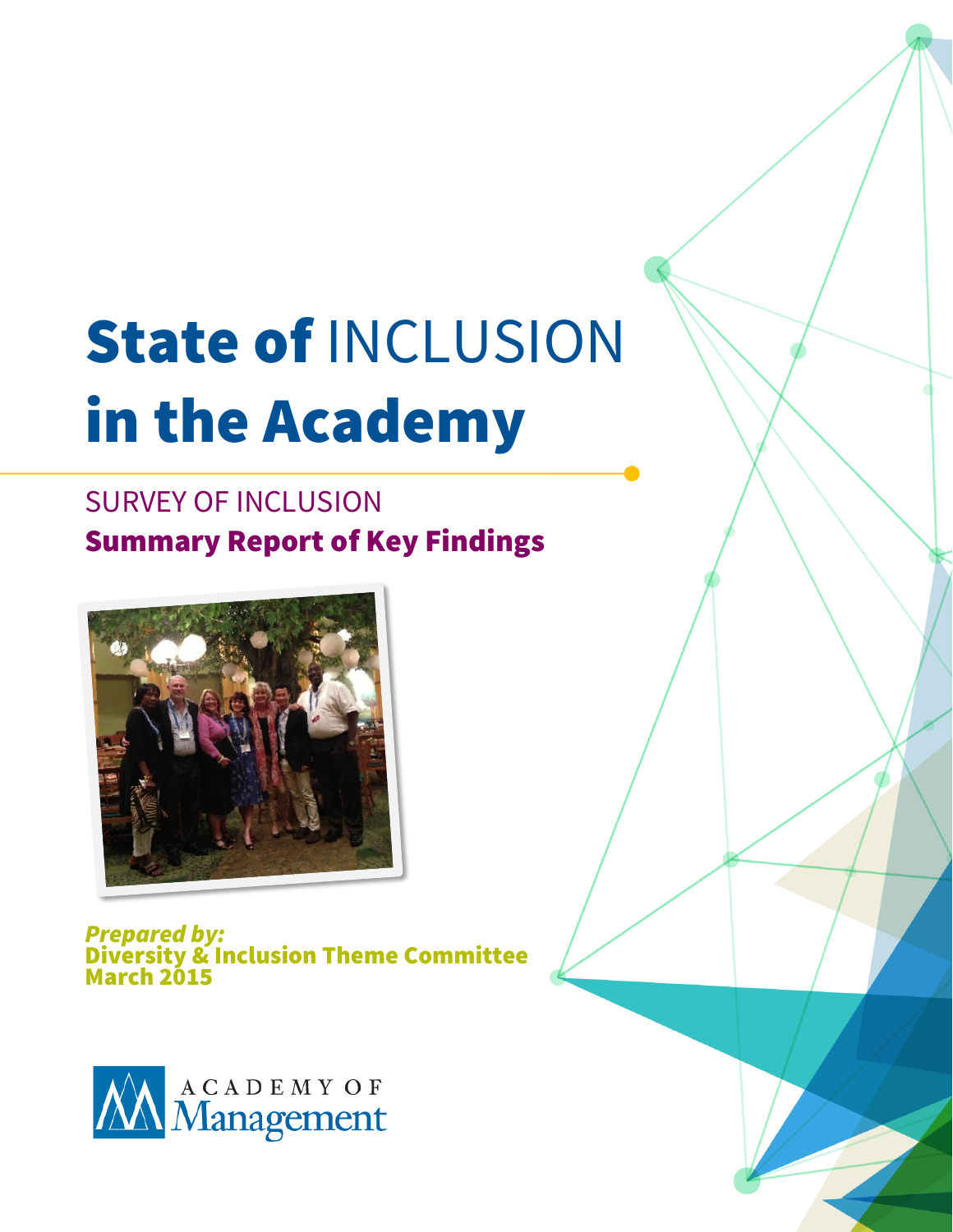# Table of Contents

| About D&ITC                                                                           | 3  |
|---------------------------------------------------------------------------------------|----|
| <b>Executive Summary</b>                                                              | 5  |
| <b>D&amp;ITC Recommendations:</b><br>Moving Forward and Making the AOM More Inclusive |    |
| Appendices:                                                                           |    |
| <b>Survey Overview</b>                                                                | 10 |
| Sample Characteristics                                                                | 15 |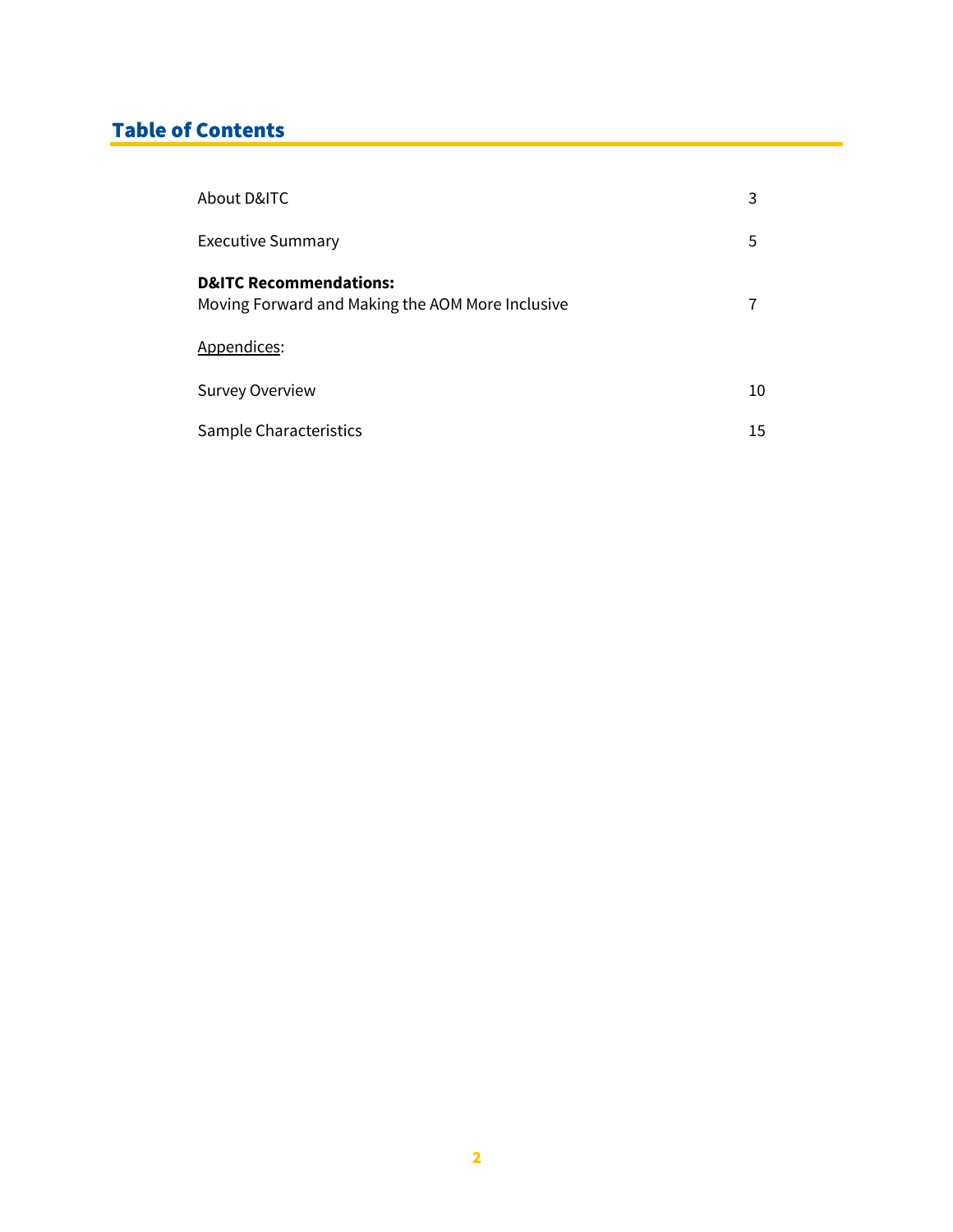## About D&ITC

The Diversity and Inclusion Theme Committee (D&ITC) was established in 2010 by AOM President Susan Jackson and the AOM Board of Governors, with a charge to ensure that the Academy fully supports and leverages the scholarly contributions of its diverse members and contributes to their professional development.

The D&ITC's mission is to provide learning and outreach opportunities that foster a more diverse and inclusive AOM community. The Committee's work is guided by the following core values:

- 1. *Diversity* is all of the multiple lines of difference that characterize our current and future membership;
- 2. *Inclusion* means that all members have the opportunity to be represented, to have their voices heard and valued, and to have influence on the AOM;
- 3. Inclusion requires identifying and removing barriers to all members' full participation in the activities and decision-making of the AOM;
- 4. The growth and success of the AOM are dependent upon having a globally diverse perspective and broadening the scope and impact of our field; and
- 5. The AOM will be strengthened and improved to the degree that we incorporate the knowledge and perspectives of its diverse membership and constituents.

Specifically, to accomplish its mission, the D&ITC can:

- Assist the Board and Division leaders in collecting and analyzing data concerning the professional needs of members from diverse backgrounds;
- In collaboration with the Divisions and other Theme Committees,

provide opportunities for positive and appropriate interactions among members from diverse backgrounds;

- Respond to requests from Program Chairs and Journal Editors seeking names of reviewers from diverse backgrounds;
- Respond to requests from AOM leaders for possible nominees to be considered for governance positions;
- Assist in the identification and development of data that can be used to monitor members' experiences vis-à-vis our stated values and promote an inclusive organizational climate;
- Sponsor or co-sponsor PDWs that reflect the Committee's charge;
- Serve as a liaison to AOM Affiliates, to obtain ideas and disseminate best practices;
- Provide input to the Board on Academysponsored initiatives related to the domain of the committee;
- Develop proposals for consideration through the AOM Strategic Doing website; and
- Recruit new members to build a robust pool of energetic committee members who will contribute to the committee's ability to carry out its charge.

Since our founding, we have also arrived at activities beyond these, which you will see listed in our Annual Reports.

#### **Founding Committee (2010-2011)**

- Quinetta Roberson, *Chair*
- Lynn Shore, *PDW Chair*
- Eddy Ng, *Communications Chair*
- Patrick McKay, *Metrics Chair*
- Yvonne Benschop\*
- Bernardo Ferdman\*
- Isabel Metz\*
- Stella Nkomo\* \**Ambassadors-at-Large*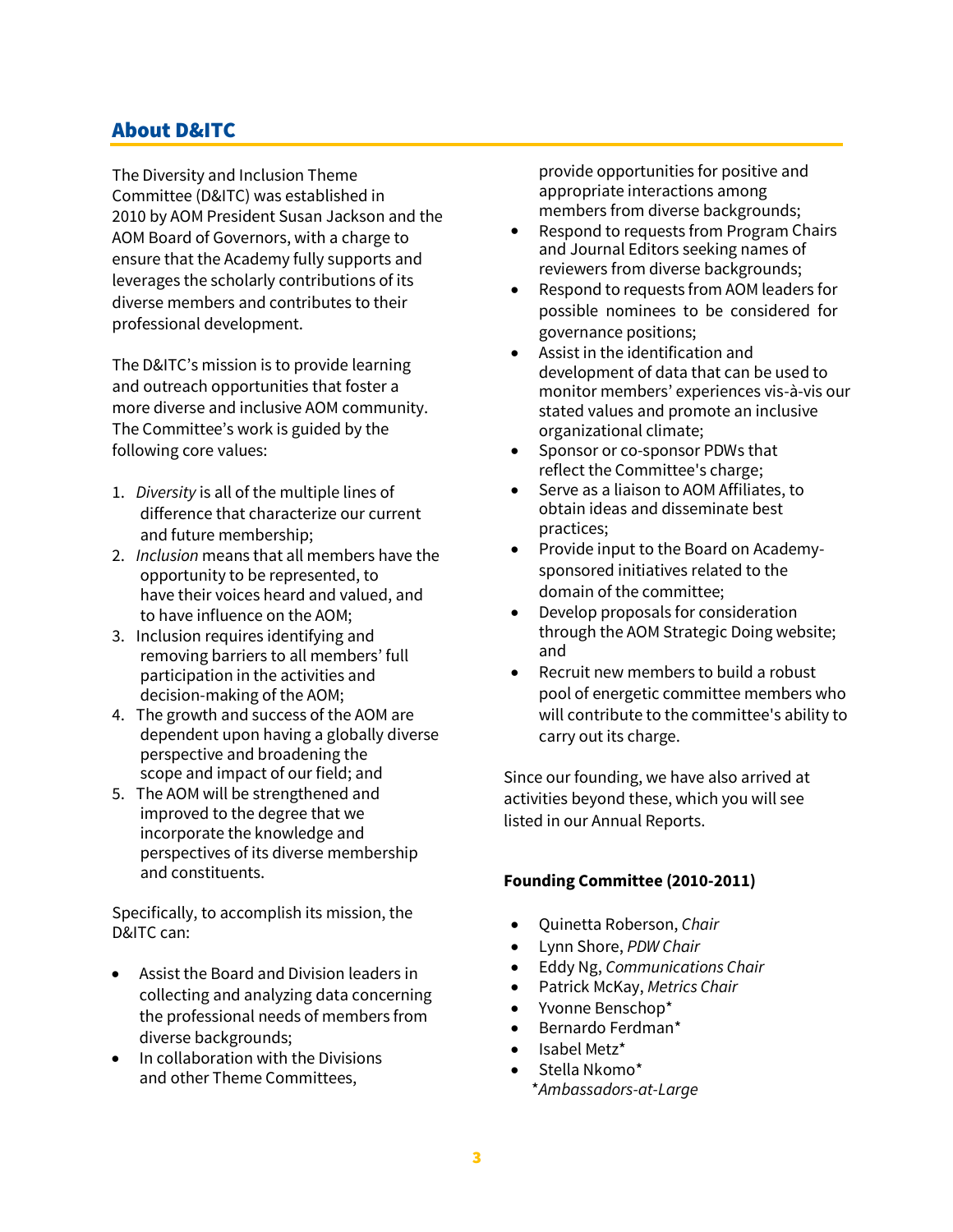The founding committee was originally appointed to a three-year term, and we are now in the process of renewing the Executive Committee, on a staggered basis. The leadership rotation involves serving as PDW Chair, Chair, and Past Chair (3-year commitment).



Christina Stamper joined the Executive Committee in 2012; Regine Bendl, C. Douglas Johnson, Jenny Hoobler, and Ron Ophir joined in 2013 through an election process. As we grow the Executive Committee and D&ITC overall (we have over 30 volunteers), we have created new subcommittees and working groups. We anticipate the new volunteers will assume one of these leadership roles as the founding and current Executive Committee members rotate off the committee.

Over a relatively short time, the Executive Committee has been working to create a greater awareness of D&ITC and to encourage greater participation among all members at the Academy. We accomplished this by organizing Town Hall meetings at the Annual Conference, working with divisional officers and leaders to inform them of our work (through PDWs), reaching out to AOM

members at the African Conference, organizing a Connections Café, and more recently conducting a survey to assess the Academy's inclusion/exclusion climate, which is consistent with our charge to help the Board of Governors make the Academy a truly inclusive organization.

We have several projects we are currently pursuing:

- Identifying areas of inclusion/exclusion and best practices within the divisions/interest groups/committees and across the Academy;
- Designing PDWs for groups who indicated that they feel excluded (e.g., international members, professors of practice/teaching faculty, practitioners);
- Creation of a Diversity and Inclusion Council with liaisons from each division and interest group;
- Creation of a Diversity and Inclusion Best Practice Award.

Our priority is to leverage the survey results to make recommendations to the Board about creating a more inclusive AOM. We also plan to access secondary data to assess the degree of inclusion/exclusion as an extension of our project.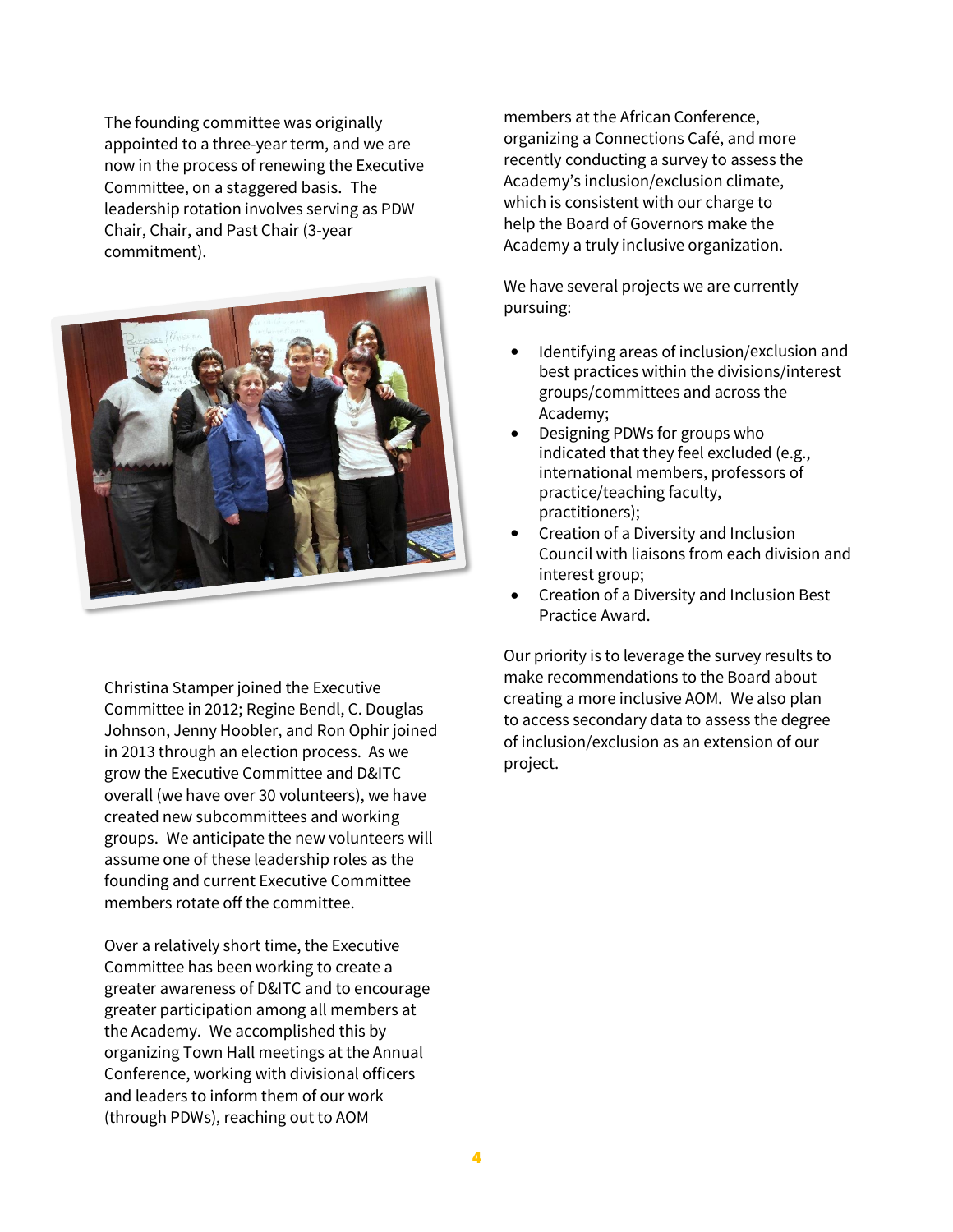### Executive Summary

Professional associations, such as the Academy of Management, are intended to assist members in building professional social capital. However, sometimes barriers develop that prevent effective and successful professional networking for certain members. This is especially true for large organizations. To this end, in 2013 the D&ITC conducted a survey of inclusion of a representative sample of the AOM membership, in an attempt to identify potential barriers to inclusion impacting AOM members, as well as possible inclusionary best practices.

In the survey, respondents expressed that involvement in the conference (e.g., reviewing, attending, presenting) and receiving information from the AOM promoted feelings of inclusion. They also listed divisionspecific efforts at inclusion, especially events that allowed sharing research interests with other members. It is not surprising, therefore, that respondents reported greater perceived inclusion, perceived insider status, perceived organizational support, and a higher commitment to their divisions as compared to the AOM in general.



However, despite many positive comments about inclusionary efforts, approximately 50% of respondents indicated experiences of *exclusion*. This was most commonly attributed to "professional elitism" (i.e., a belief that some have higher status on account of professional accomplishments). Furthermore, respondents' comments suggest that the AOM is viewed as "clubby."

Examples such as ignored offers to serve on committees, restricted editorial boards, and a strong sense of academic elitism associated with ties to schools with U.S. based *Research I* classification were cited by respondents in support of this sense of "clubbiness." Similarly, there were strong sentiments that AOM is not inclusive of non-North Americans. Respondents expressed frustration at not being able to break through some of these barriers.

On a positive note, results suggest that some activities sponsored by AOM and its divisions are successful in making junior members feel included. Doctoral students and junior faculty members found professional development workshops and consortia to be particularly helpful in making important professional connections. However, these same efforts may also contribute to a socialization process that ultimately perpetuates the academic elitism issue, by limiting access to these workshops to students and faculty who have a specific academic pedigree (preference to those studying or working at certain institutions).

To summarize, while respondents recognize that much effort has been made to include them, there are still significant barriers in the AOM that result in exclusionary experiences for at least 50% of the respondents.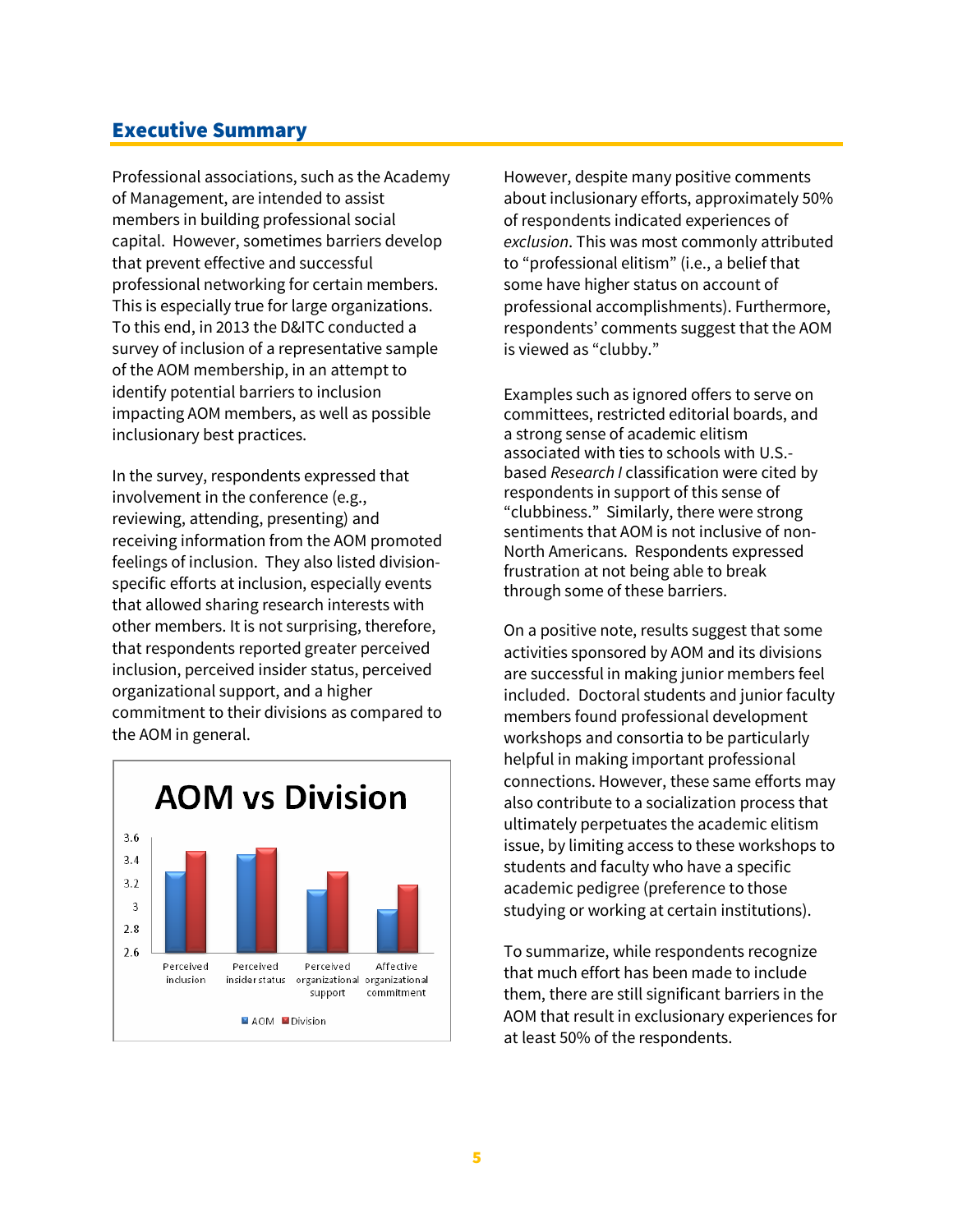#### **Respondent Recommendations**

Several important suggestions were provided by the respondents to make the AOM more inclusive:

- 1. **Culture change**: The AOM needs to change the organizational culture from a highly competitive environment to one that is more cooperative;
- 2. **Be more open**: The AOM needs to be more inclusive and support all members including those who are teaching and practice focused;
- 3. **Smaller events**: Respondents expressed feeling more included within their divisions and also at the AOM Africa conference, suggesting that smaller events foster greater collaboration and networking among members;
- 4. **Participation**: Respondents, particularly those from outside of the U.S., want more opportunities to participate in and influence the AOM;
- 5. **Mentoring**: Given perceived "clubbiness" and professional elitism, organize senior scholars to mentor members who indicate an interest;
- 6. **Networking**: Provide networking opportunities for those who feel excluded (e.g., teaching and practice faculty, international members);
- 7. **Leadership**: Increase diversity (e.g., in terms of gender and country of

residence) in the AOM leadership on boards, in executive positions, and in journal leadership. Increase active and visible support of diversity and inclusion efforts by AOM leaders.

#### **D&ITC Recommendations**

Based on our findings from the survey, we make these key recommendations:

- 1. Leverage interaction sessions such as PDWs and Consortia to bring early career and senior faculty together;
- 2. Deemphasize member affiliations in name badges (at conferences) and in election communications;
- 3. Build on the success of the AOM Africa conference, and organize smaller conferences in different regions around the world;
- 4. Ensure AOM and divisional leadership, including journal editors and editorial board members, mirror the membership demographics (including geographic representation);
- 5. Create a Diversity and Inclusion Council comprising of liaisons to divisions to share and implement diversity and inclusion best practices.

*The results of this study have been presented to the AOM Board of Governors and to the general membership at the AOM Conference in 2014. If you are interested in more information about this study, please contact the chair of the Diversity and Inclusion Theme Committee.*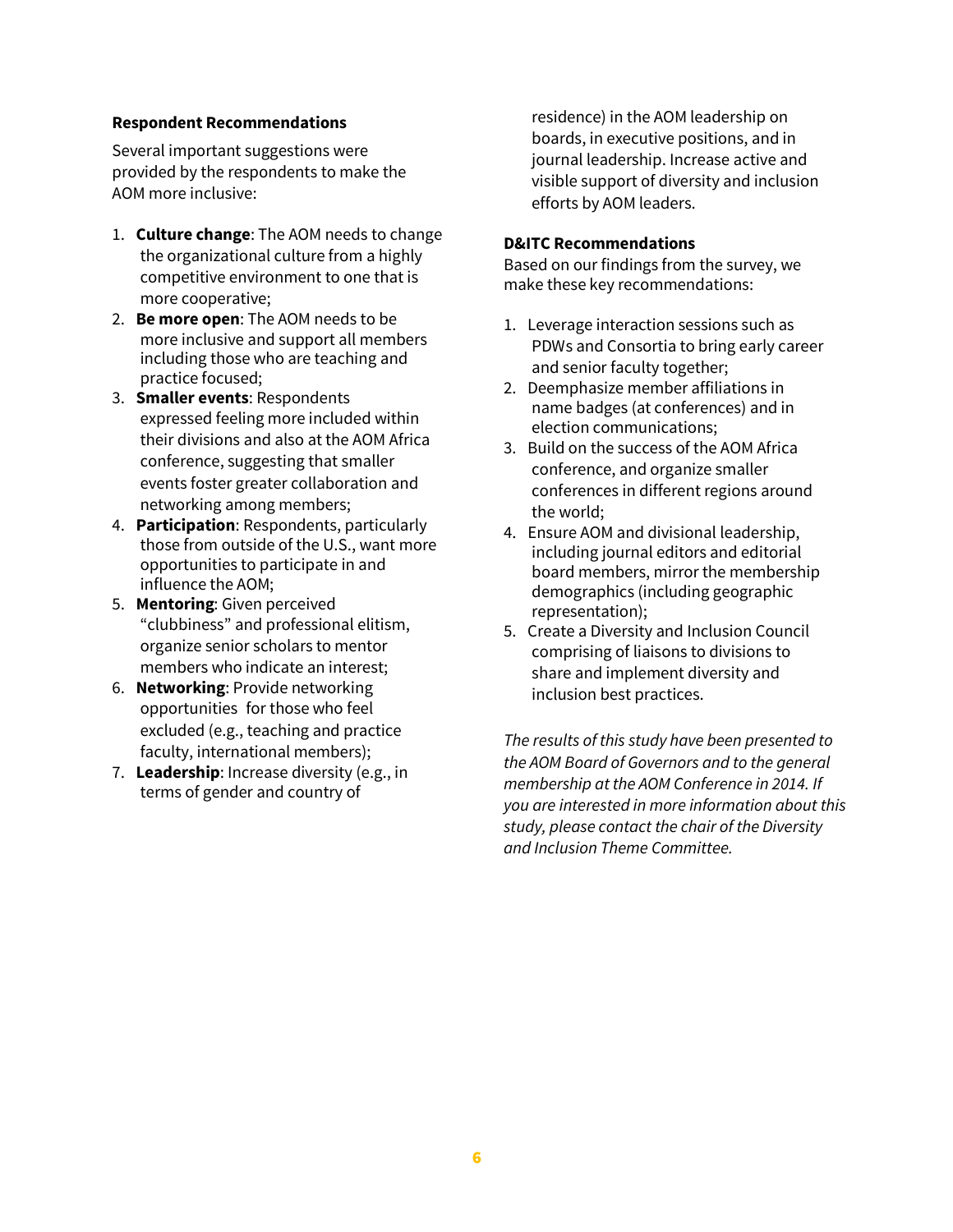## D&ITC Recommendations

# Moving Forward and Making the AOM More Inclusive

| <b>Key Findings</b> |                                                                                                                                                                                       | <b>Recommendations</b>                                                                                                                                                                                                                                                                                             |  |
|---------------------|---------------------------------------------------------------------------------------------------------------------------------------------------------------------------------------|--------------------------------------------------------------------------------------------------------------------------------------------------------------------------------------------------------------------------------------------------------------------------------------------------------------------|--|
|                     | Finding 1: Different AOM Members Report Different Experiences of Inclusion                                                                                                            |                                                                                                                                                                                                                                                                                                                    |  |
|                     | 1. Doctoral students and junior faculty feel<br>included simply by being asked to review<br>for the conference and/or participate in<br>consortia.                                    | This is good. Reviewing for conferences is<br>often seen as good preparation for future roles as<br>journal reviewers. Offer PDW targeted at doctoral<br>students on developing reviewing skills. This PDW<br>could also help promote inclusion among early<br>career members.                                     |  |
| 2.                  | More senior faculty feel included through<br>personal invitations to participate and/or<br>serve on committees.                                                                       | Junior and mid-career members may feel left<br>out. Ensure that all communication related to<br>volunteer and service opportunities are<br>disseminated officially through AOM or<br>divisional channels.                                                                                                          |  |
|                     | 3. Interactive sessions, such as PDWs,<br>appear to promote experiences of<br>inclusion.                                                                                              | This is good. Comments related to the<br>competitive paper session have been negative.<br>The format for the traditional paper session<br>should be revisited with Program Chairs.<br>Interactive sessions bring early career and senior<br>faculty together.                                                      |  |
|                     | 4. Receiving information from the AOM and<br>involvement in the AOM program also<br>makes some members feel included.                                                                 | This is good. Conduct survey for feedback on the<br>new AcadeMYNews newsletter.                                                                                                                                                                                                                                    |  |
|                     | Finding 2: The AOM Feels Inclusive when You have Social and Human Capital                                                                                                             |                                                                                                                                                                                                                                                                                                                    |  |
|                     | 5. Almost two-thirds of the respondents<br>(63%), at least sometimes, felt included;<br>5% indicated they always felt included,<br>whereas 17% indicated they never felt<br>included. | This information provides a baseline for future<br>AOM climate of inclusion surveys. The focus<br>should be on improving the 17% who never felt<br>included, as they are most likely to withdraw<br>from AOM.                                                                                                      |  |
|                     | 6. Respondents attribute their experiences of<br>inclusion to research interests (17.6%),<br>institutional affiliation (14.9%), and to their<br>human and social capital (9.5%).      | AOM's "strategic doing" proposals should<br>promote its mission "to build a vibrant and<br>supportive community of scholars by markedly<br>expanding opportunities to connect and explore<br>ideas" and deemphasize (remove<br>identifiers of) institutional affiliations, "where<br>you work" and "who you know." |  |
|                     | 7. Some individual divisions appear to be<br>doing well (and better than AOM as a<br>whole) in promoting experiences of<br>inclusion.                                                 | Ensure that each division has in place a<br>process to reach out to all members. D&ITC is<br>proposing D&I liaisons to the divisions to share<br>and implement D&I initiatives and best practices.                                                                                                                 |  |
|                     | 8. Only 1.4% attributed their experiences of                                                                                                                                          | AOM needs to do better at reaching out to new                                                                                                                                                                                                                                                                      |  |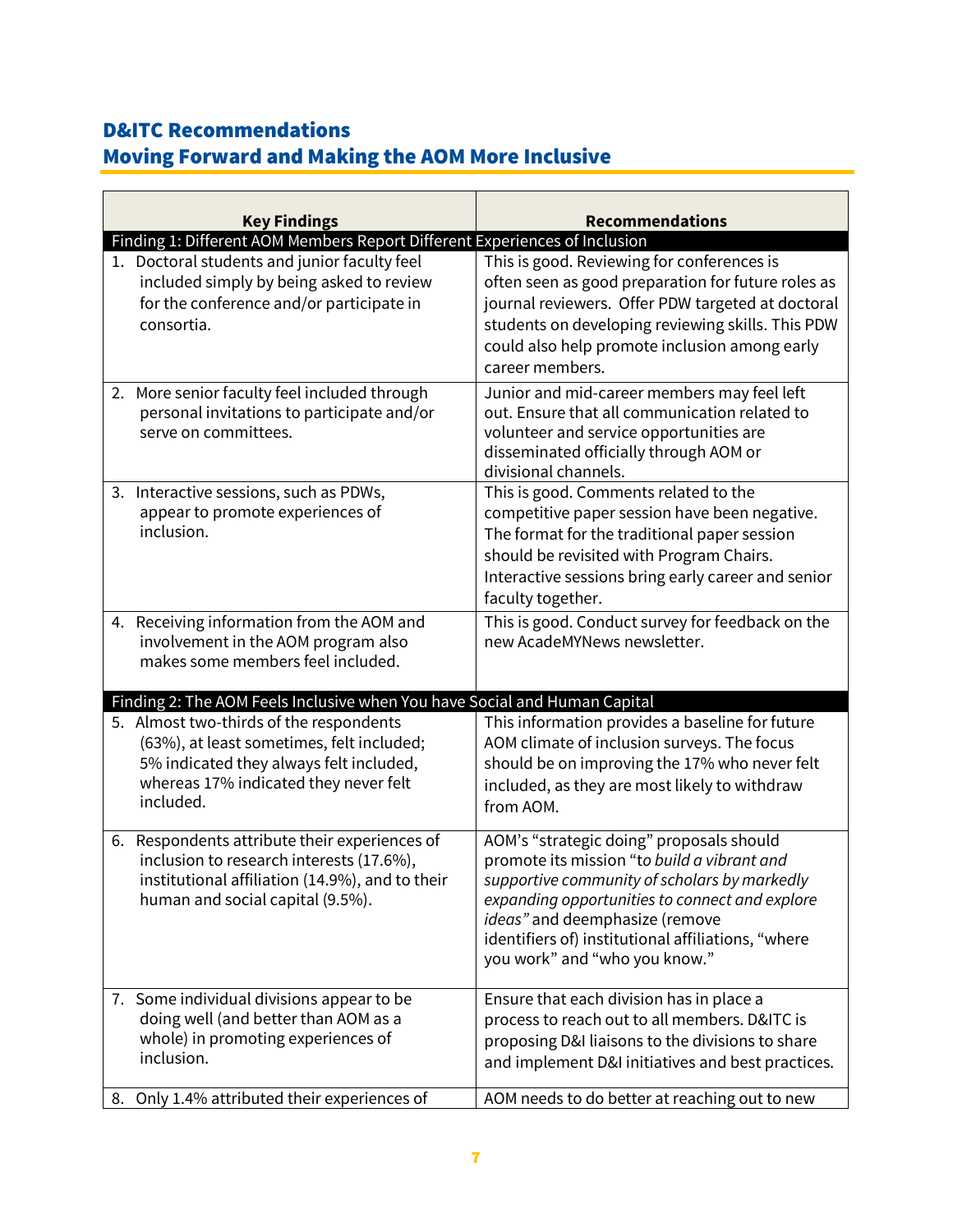| inclusion to their own initiative, although                                                                                                    | members. The "New Member Reception" is                                                           |
|------------------------------------------------------------------------------------------------------------------------------------------------|--------------------------------------------------------------------------------------------------|
| others (8.2%) expressed that being more                                                                                                        | often too large and impersonal. Consider pairing                                                 |
| proactive would help them to feel more                                                                                                         | new members with AOM ambassadors prior to                                                        |
| included. This is particularly true for new                                                                                                    | the conference.                                                                                  |
| members.                                                                                                                                       |                                                                                                  |
| Finding 3: AOM Members Feel Excluded, but on the Basis of Professional Elitism more than on the<br><b>Basis of Demographic Characteristics</b> |                                                                                                  |
| 9. The top three reasons for perceived                                                                                                         | Social and human capital has been repeatedly                                                     |
| exclusion are place of employment,                                                                                                             | cited as an attribution for felt exclusion. The                                                  |
| academic rank, and academic degree.                                                                                                            | AOM should deemphasize institutional affiliations                                                |
|                                                                                                                                                | in name badges (at the conference) and in                                                        |
|                                                                                                                                                | election communications, as those from                                                           |
|                                                                                                                                                | more research-focused institutions are                                                           |
| 10. One-fifth of the international respondents                                                                                                 | perceived as having an advantage.<br>Given that new membership growth is largely                 |
| reported feeling excluded; U.S. centrism is                                                                                                    | from outside of the U.S., the AOM needs to                                                       |
| a concern of respondents outside of North                                                                                                      | remove barriers to participation at conferences in                                               |
| America.                                                                                                                                       | the U.S., and consider programming and related                                                   |
|                                                                                                                                                | events outside the U.S. on a rotating                                                            |
|                                                                                                                                                | basis. In this regard, there was positive                                                        |
|                                                                                                                                                | feedback about the AOM Africa conference.                                                        |
| 11. Demographic characteristics (such as age,                                                                                                  | This is good. However, members are still, to                                                     |
| disability, sexual orientation, gender,                                                                                                        | some extent, identifying demographic                                                             |
| race/ethnicity) rank at the bottom for<br>attributions of exclusion.                                                                           | characteristics as a source of felt exclusion.                                                   |
|                                                                                                                                                |                                                                                                  |
| Finding 4: The AOM is "Clubby" and "Cliquey"                                                                                                   |                                                                                                  |
| 12. Participation in and serving on committees                                                                                                 | Again, ensure that volunteer and service                                                         |
| are by invitation; volunteers are turned away.                                                                                                 | opportunities are disseminated officially                                                        |
|                                                                                                                                                | through AOM or divisional channels. Fully                                                        |
|                                                                                                                                                | describe the qualifications for volunteering so                                                  |
|                                                                                                                                                | that those not selected understand the                                                           |
|                                                                                                                                                | reasons behind that outcome.                                                                     |
| 13. Publication in and membership on editorial<br>boards for AOM journals are exclusive.                                                       | Put in place term limits for individuals who                                                     |
|                                                                                                                                                | serve on journal editorial boards. If possible,<br>also ensure that the same individual does not |
|                                                                                                                                                | serve on multiple AOM journal editorial boards.                                                  |
|                                                                                                                                                |                                                                                                  |
|                                                                                                                                                |                                                                                                  |
| 14. Several social events are restricted to                                                                                                    | Policies on restricting participation at AOM                                                     |
| those who are in the know.                                                                                                                     | socials should be revisited.                                                                     |
| 15. Senior AOM members contribute to                                                                                                           | Include a statement at the front of the                                                          |
|                                                                                                                                                | conference program/website on etiquette and                                                      |
| feelings of exclusion.                                                                                                                         | professional behaviour as an AOM value.                                                          |
| Finding 5: The AOM Needs a Culture Change                                                                                                      |                                                                                                  |
| 16. Only 12% of respondents believed that no                                                                                                   | The Board of Governors can acknowledge that                                                      |
| change was needed or possible; the vast                                                                                                        | AOM can improve on its current culture by                                                        |
| majority of respondents recognize that                                                                                                         | making diversity and inclusion a key priority in                                                 |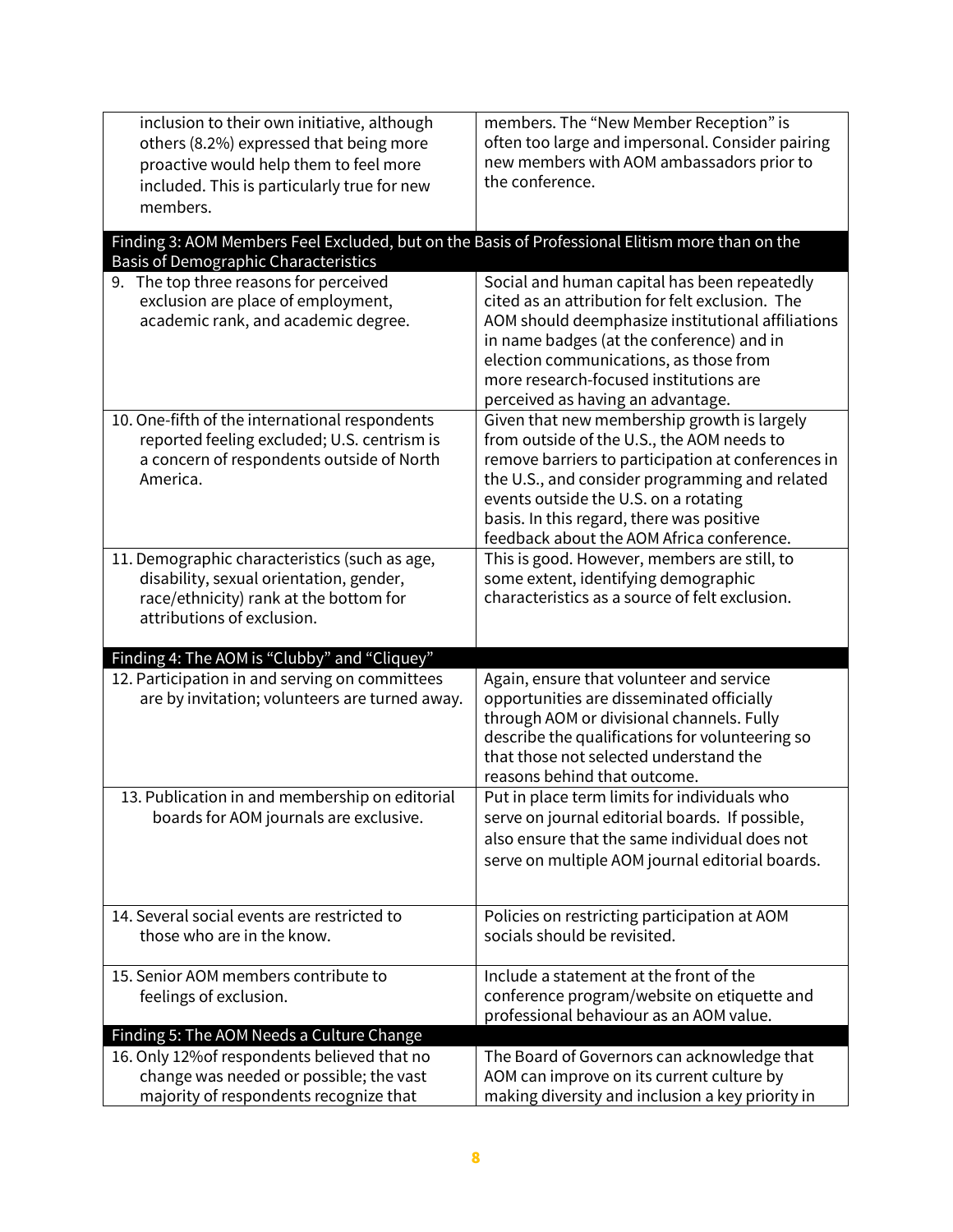| AOM needs a significant culture change.                                                                                                      | all "strategic doing" initiatives.                                                                                                                                                                                                                                                                                                                                                      |
|----------------------------------------------------------------------------------------------------------------------------------------------|-----------------------------------------------------------------------------------------------------------------------------------------------------------------------------------------------------------------------------------------------------------------------------------------------------------------------------------------------------------------------------------------|
| 17. Respondents cite culture change as<br>necessary to support more inclusion in the<br>AOM and the profession.                              | The Board of Governors can also<br>communicate its efforts to reach out and make<br>the AOM more inclusive through D&ITC, including<br>espousing an official statement on diversity and<br>inclusion. Ensure AOM and divisional leadership,<br>including journal editors and editorial board<br>members, mirror the membership demographics<br>(including geographical representation). |
| 18. Several suggestions were made to make the<br>AOM smaller, organize events around<br>the world, reduce "clubbiness," and be<br>more open. | Consider programming and related events<br>outside the U.S. on a rotating basis (as<br>previously suggested). In addition, establish a<br>D&I Council within D&ITC with liaisons to the<br>divisions to share and implement D&I<br>initiatives and best practices.                                                                                                                      |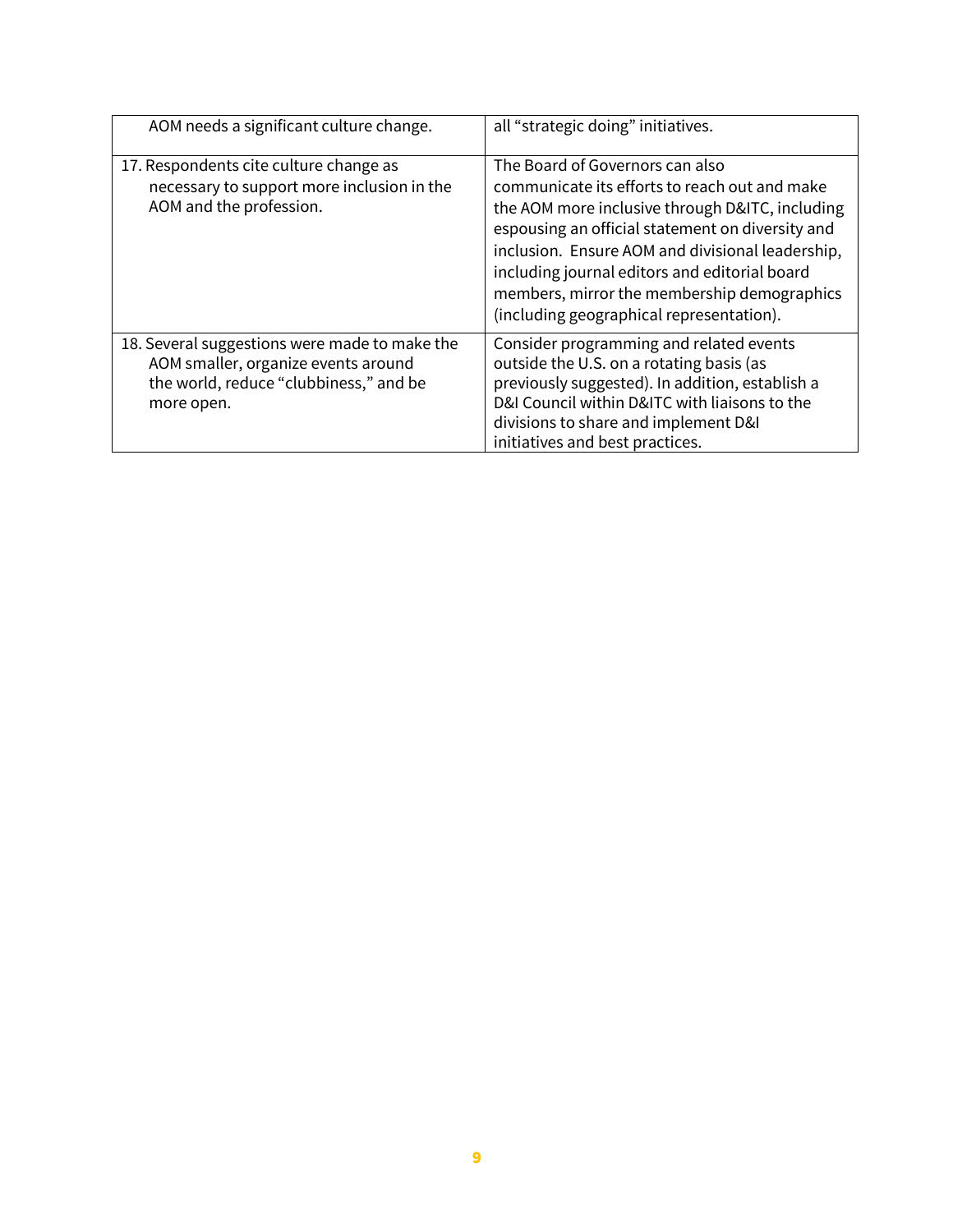## Appendix A: Survey Overview

Consistent with other labor markets, the Academy of Management (AOM) membership can be characterized by increased diversity along a number of dimensions. Yet, we know from research that the benefits of such diversity (e.g., knowledge exchange, innovation) can only be realized when members have the opportunity to fully participate in and contribute to the organization. Thus, it is the D&ITC's objective to assess member diversity, perceptions of AOM's climate for diversity and inclusion, and patterns of participation.

To measure progress toward a more inclusive organization, we believe it is important to conduct a longitudinal study of member perceptions and experiences. To that end, the Diversity and Inclusion Theme Committee (D&ITC) conducted a survey of inclusion in March 2013 to assess the state of diversity and inclusion in eight areas: (1) perceived inclusion, (2) perceived exclusion, (3) perceived insider status, (4) access to influence, (5) access to information, (6) value for diversity, (7) perceived organizational support, and (8) affective organizational commitment.

This report presents the findings of the survey across the Academy. The focus of this report is on the qualitative data collected, as it enables us to pinpoint where and under what circumstances AOM members feel excluded. Divisional data were also collected, and will be reported directly to divisional officers in 2014- 2015. We hope the findings will be used to create

changes that facilitate a more inclusive, interactive and collaborative academic community.

Specifically, there are several benefits for the AOM Board to be gained from this information. While AOM's mission is "to build a vibrant and supportive community of scholars by markedly expanding opportunities to connect and explore ideas," the results in this report suggest that the community may not be as vibrant and supportive as it could be. We hope this report will serve as the impetus for change initiatives that help AOM become a truly inclusive organization for all members.

Similarly, the benefit to the divisions and interest groups will be feedback on relevant diversity and inclusion issues to help better serve their respective members. This project will also benefit AOM members by identifying barriers to inclusion, and suggesting strategies for increasing their involvement in organizational activities and decision-making.

**Acknowledgements:** This report is prepared by Eddy Ng, Christina Stamper, Isabel Metz, and Yvonne Benschop. Patrick McKay and Jenny Hoobler assisted with quantitative data analyses. We acknowledge the contributions from the entire D&ITC Executive Committee from survey design to final report reading.